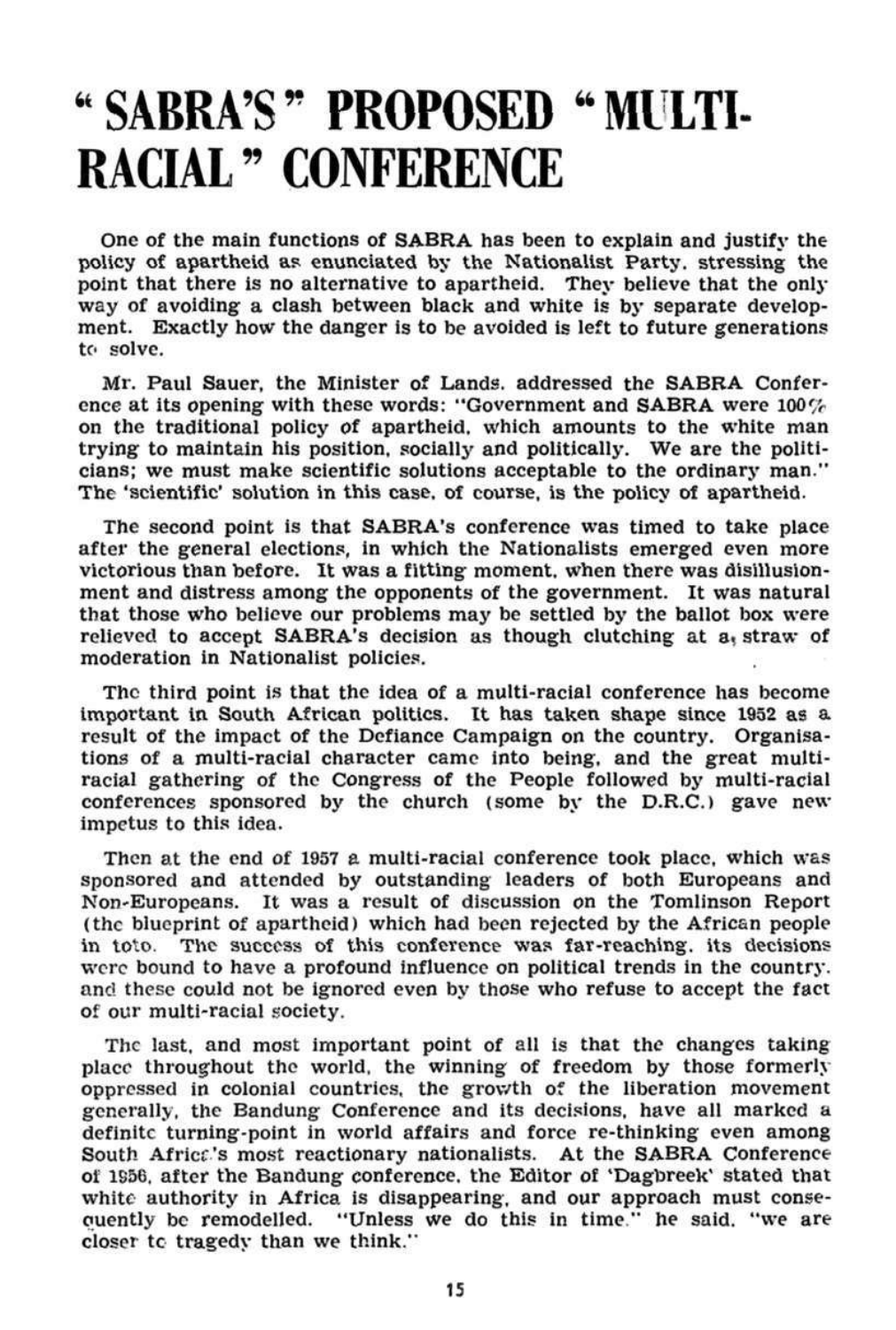From then on the Nationalist government changed its attitude towards emergent African states. This new line of thought was followed by Prof, du Plessis in relation to the South African situation, when he stated that the era of white domination and oppression are of a passing phase, and that freedom must be granted to the Non-Europeans, so as to prevent the danger of the Non-European people taking it themselves. His conception of equality and freedom is based on 'separate development — apartheid.' Together with others, he visualises a time when the Non-European will be convinced of the justice of apartheid, and thus give co-operation. This contradiction of apartheid and freedom need not necessarily imply dishonesty on the part of those who believe in it. To some it may be a real dilemma, due to the blindly incorrect attitude in which they persist.

It is not the purpose of this article to show where SABRA's policy is bad or wrong, but rather to explain what factors must be taken into account to assess correctly SABRA's decision.

The idea of a multi-racial conference is always welcome. But we must understand its scope and purpose. Non-European leaders have always stood for co-operation between black and white; this is, we know, what the A.N.C. has preached since its inception to this very day. In 1957 Chief Luthuli's letter to the Prime Minister stated among other things that "no time must be lost in making contact with the leadership of the organisations and bodies, among them the A.N.C, to solve the pressing problems before the African people and the country. My Congress is convinced that it is today urgently necessary that this present impasse be broken, and the danger of future tensions in the country recognised and averted before it is too late."

So the point about this particular conference is: Who is to be invited, and what is the basis for discussion?

Although some have displayed enthusiasm at the idea of wider contact with Non-European leaders, the sponsors themselves have made no official statement yet about who they propose to invite; whether Chiefs and handpicked leaders; or true representatives of the people. The differenc between previous conferences and this one would rest on whether SABRA would invite elected leaders of the Non-Europeans, or would carry on as the government has done before, by meeting chiefs and then claiming to have consulted the African people.

There are other important aspects about this conference which would have to be thoroughly examined by the peoples' leaders; both positive and negative aspects. We must divorce our minds from excitement whipped up by the press, so that we are not diverted at all from the real issues confronting us — growing oppression and fascism in our land. Political tricksters of the Nationalist party will try to give the impression that the protagonists of apartheid have become moderate, so as to win over the English-speaking section, and also to woo those among the Non-Europeans who are ready to betray their own people — self-appointed leaders or reactionary chiefs, referred to by Dr. Verwoerd as "the real leaders." Verwoerd's conception is no doubt along the lines of his notorious "indabas" where his "Chiefs" together with some hand-picked "moderate" Africans such as made press statements opposing the strike just before April 14. would be summoned to express their support for apartheid.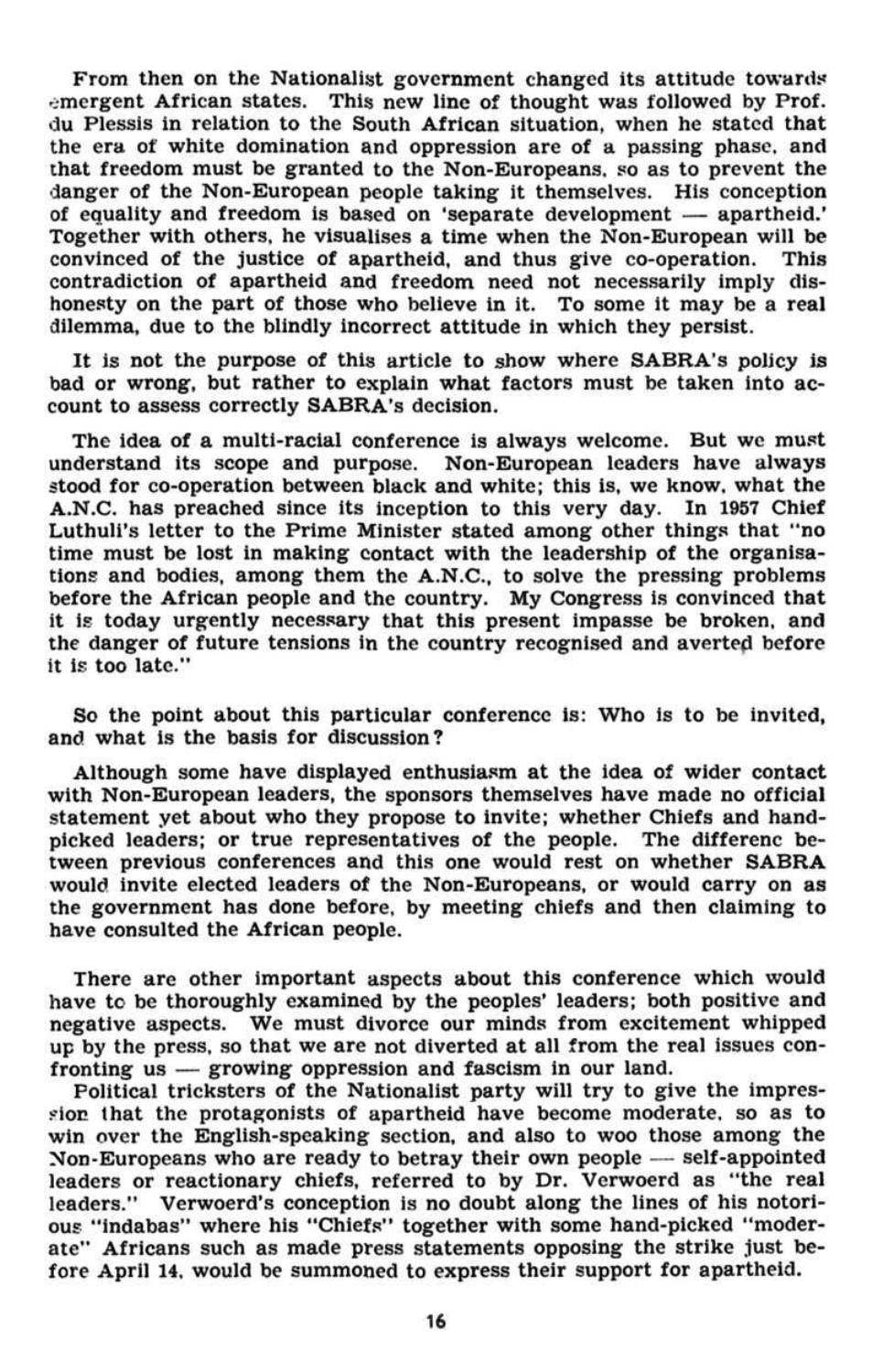Some Nationalists. however, have a more realistic conception. These. among them Professor I. D. du Plessis of Potchefstroom. appear to be realising that any conference which excluded such genuine leaders of the African people as the senior leaders of the African National Congress would be of little value, even as a propaganda stunt. While the debate goes on among the Nationalists over these rival conceptions SABRA does not appear to be making any practical preparations for the Conference.

It is possible, of course, that SABRA will try some sort of compromise. They might decide to invite, in addition to NAD employees, certain African leaders, even Including some A.N.C. members whom they regard as more "moderate" and "reasonable", in order to make a show of "representativeness," but excluding the senior elected leaders. If they try that, the conference is sure to fail. Africans will see in any such move a deliberate attempt to destroy the unity which has been achieved and to divide the people away from their chosen leaders. No Congress representatives and no African leaders with the slightest self-respect could attend such a conference.

No compromise is really possible between these points of view, *li*  SABRA wants to run some sort of stunt "indaba", stage-managed by the Native Affairs Department and composed, on the African side, of its paid employees and agents, no one can stop it. But no one in South Africa or abroad, whatever the endeavours of the State Information Service, will be persuaded for one moment that this is a genuine consultation with African representatives:.

Finally, one must consider the possibility of SABRA inviting the genuine and acknowledged leaders of the African people to its projected conference. Would they come? It might be thought that they would not. in view of the numerous wrongs done by the Nationalists to the African people, and their persecution of our leaders. Nevertheless, it is likely that the Africans would accept. It is not Congress policy to refuse discussions with anyone, provided such discussions are meant as a genuine exchange of views and not merely as a propaganda trick or a device to divide our ranks.

But the conference will serve little purpose if it is to be restricted merely to a debate on the doubtful merits of apartheid.

Race relations are a serious matter, not a mere debating point. We do not need a conference for the purpose of attempting to convince the Non-European of the justice and goodness of apartheid. The problems that a multi-racial conference must discuss are those that are constantly widening the gap between black and white in a fundamental way — the evils of Bantu Authorities, the Pass Laws, Bantu Education, the effects of such legislation on race relations. Let us, in other words, consider first things first. An academic approach on abstract issues cannot bring any solution.

No amount of dodging, no amount of tricks, can obscure the basic fact that the future of our country depends on what the mass of the people want. Wishful thinking will not help solve our problems. The human race as a whole is progressing, and progress cannot be stopped by wishes or illusions that changes will not take place, or can be prevented, or postponed during our lifetime. SABRA leaders too must face facts, and any attempt to ignore them, and ignore the existence of the people and their organisations will only create greater gaps in our relations, not bridge them.